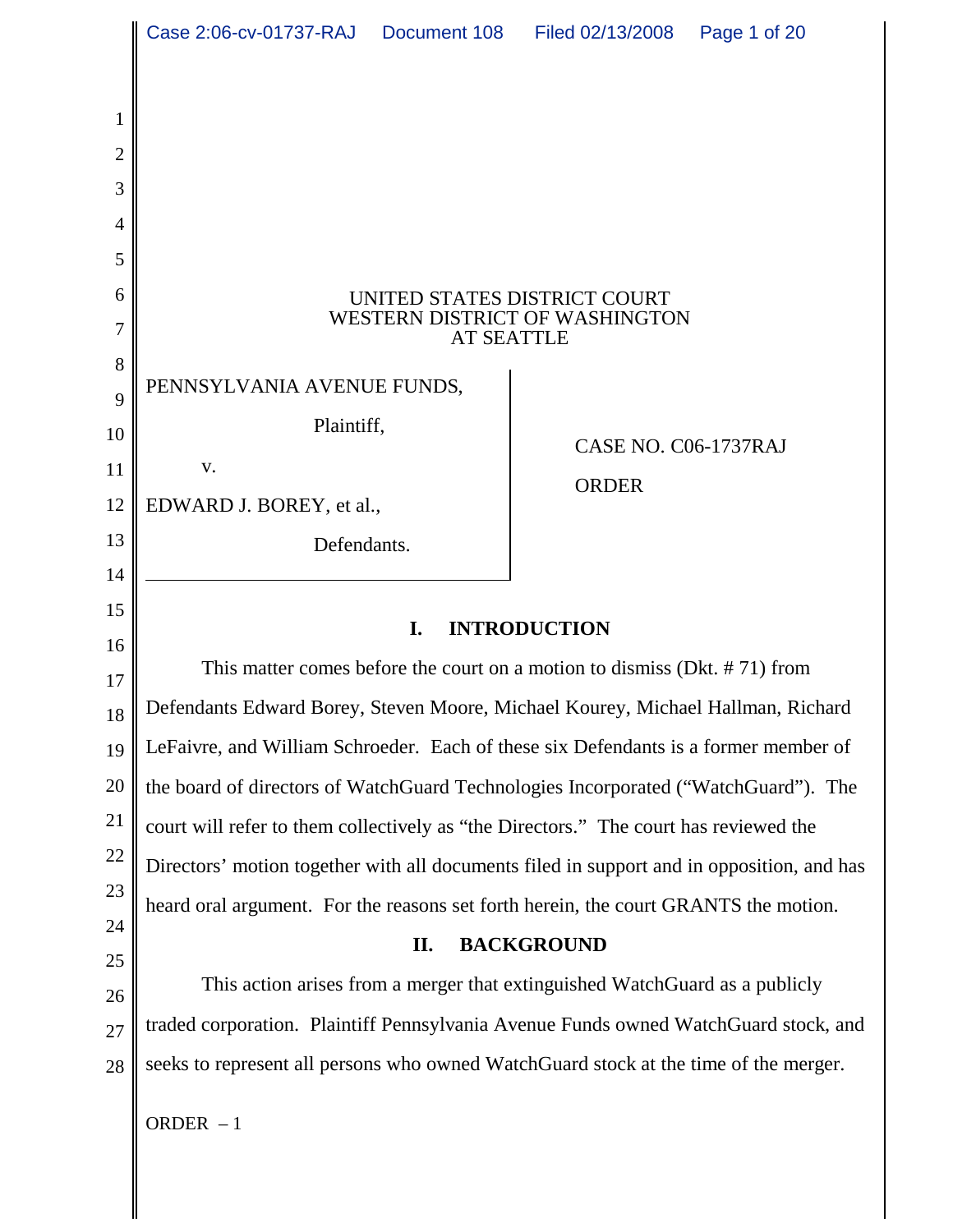According to Plaintiff's operative complaint<sup>1</sup> ("Complaint"), the Directors' actions and omissions led to a merger in which WatchGuard's shareholders received too low a price for their stock. As this is a motion to dismiss the Complaint, there are no facts supporting Plaintiff's claims, only allegations, which the court summarizes below.

# 6

1

2

3

4

5

#### **A. The WatchGuard Acquisition Process**

7 8 9 10 11 12 13 14 15 16 17 18 19 20 21 22 23 24 25 In 2005, after a long period in which WatchGuard's financial results disappointed the investing public, speculators began to express interest in acquiring the company. ¶¶ 30-32. In May 2005, the Directors adopted a "poison pill" shareholder rights plan to protect the company from any acquisition proposal that the Directors had not blessed. ¶ 33. They disclosed the poison pill in a May 5, 2005 regulatory filing, of which the court takes judicial notice. Defs.' Req. for Jud. Notice ("RJN"), Ex. D. At least one suitor expressed interest in acquiring WatchGuard in August 2005, ¶ 34, but there is no allegation that any suitor approached WatchGuard with a formal bid while the poison pill was in effect. By September 2005, the Directors began consulting with investment banks, who advised them to pursue a sale or merger of the company. ¶ 35. That advice led the Directors to initiate an acquisition process in which, by Plaintiff's admission at oral argument, as many as 50 suitors expressed interest in WatchGuard. Of those suitors, only two, a consortium led by Vector Capital Corporation ("Vector") and another led by Francisco Partners ("FP"), offered a price for WatchGuard. In February 2006, Vector sent a letter to WatchGuard declaring its interest in an acquisition without stating a price. ¶ 36. By March 23, 2006, Vector had acquired nearly 10% of WatchGuard's stock on the open market, and had disclosed as much in a regulatory filing. ¶ 37.

- 26
- 27 28

<sup>&</sup>lt;sup>1</sup>Plaintiff relies upon its first amended complaint (Dkt. #52). The court will use bare "[" symbols when citing this pleading.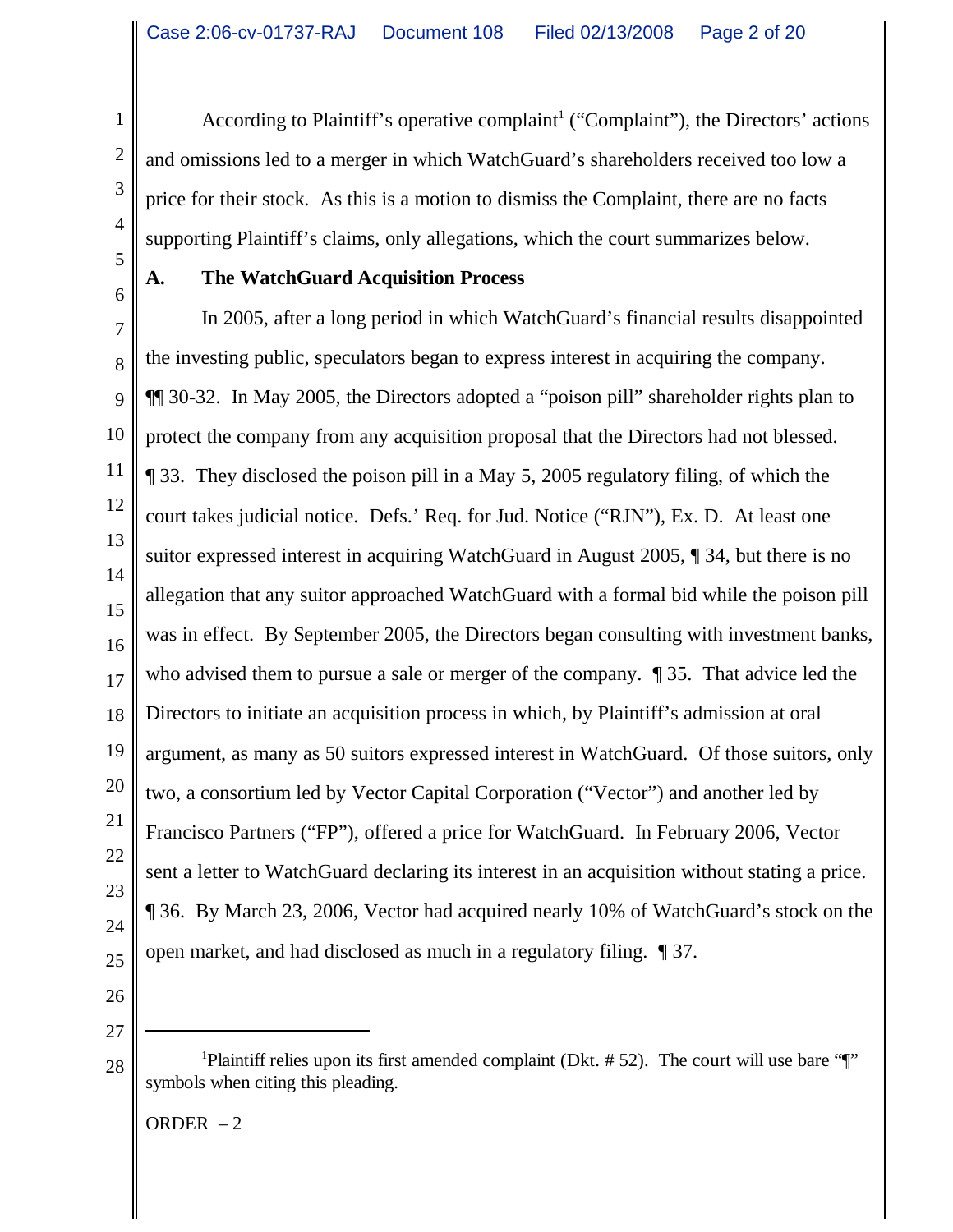1 2 3 4 5 In May 2006, after WatchGuard shareholders declined to ratify the poison pill (¶ 44), FP and Vector submitted conditional bids of \$5.00 and \$5.10 per share, respectively. ¶¶ 46-47. On June 26, 2006, they revised their bids downward to \$4.65 and \$4.60 per share. ¶ 50. By late July, FP had lowered its bid to \$4.25 per share. ¶ 56. The Complaint is silent as to whether Vector withdrew its \$4.60 bid, or whether the bid was ever formalized. In any event, the Directors accepted FP's \$4.25 per share bid in a public announcement on July 25, 2006. ¶ 56. There is no allegation that any suitor made, or attempted to make, a better offer for WatchGuard after July 25, 2006. Indeed, there is no allegation that any suitor other than Vector or FP ever stated, at any point in the acquisition process, even a conditional price that it would pay for WatchGuard.

The Directors publicly declared their support for the merger. ¶ 57. They also entered into support agreements with FP wherein they pledged, in their capacity as shareholders only, to vote their stock in favor of the merger with FP, and pledged not to solicit or encourage competing offers. ¶¶ 58-60. In addition, they agreed that WatchGuard would pay a \$6 million termination fee, which was 4% of the total merger consideration, if the parties could not complete the merger. ¶ 63.

In August 2006, Vector announced its agreement to fund half of FP's acquisition of WatchGuard in exchange for an equal share of WatchGuard after the merger. ¶ 65.

On September 1, 2006, WatchGuard issued a proxy statement to its shareholders in which the Directors recommended voting in favor of the merger. By virtue of its repeated citation to the proxy statement, the Complaint incorporates the proxy statement by reference.<sup>2</sup> The proxy statement discloses information on the terms of the merger, bids and other expressions of interest that preceded the merger, the ultimate decision to

ORDER  $-3$ 

<sup>&</sup>lt;sup>2</sup>Plaintiff admits that the court may rely on the proxy statement as evidence of what was disclosed to shareholders, but not for the truth of those disclosures. Pltf.'s Opp'n at 7 n.3.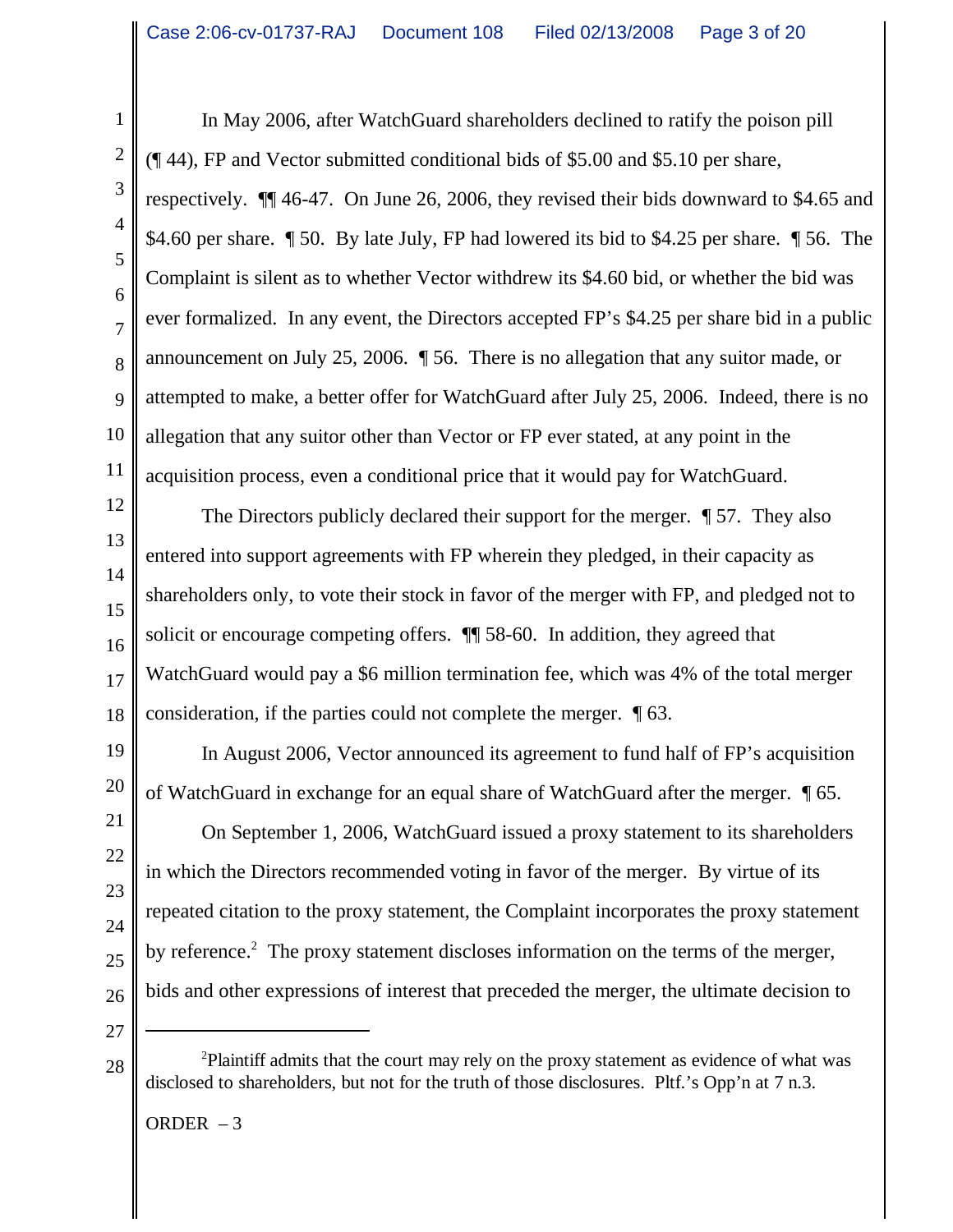enter the merger agreement with FP, and the support agreements and other deal protections that the Directors executed in conjunction with the merger agreement. RJN, Ex. B.

By October 4, 2006, WatchGuard's shareholders had approved the merger on the terms of FP's \$4.25 offer. Plaintiff admits that 72.64% of WatchGuard's shareholders voted for the merger, more than the two-thirds majority that WatchGuard's articles of incorporation required. Pltf.'s Opp'n at 17-18 & n.14.

9

1

2

3

4

5

6

7

8

#### **B. Plaintiff's Claims for Breach of Fiduciary Duty**

10 11 12 13 14 15 16 17 18 19 20 21 22 23 24 25 26 27 28 Plaintiff alleges that, in their conduct leading up to FP's successful bid and in their actions taken to protect FP's bid, the Directors breached their fiduciary duties. Some allegations describe the Directors' failure to encourage or pursue acquisition possibilities. *E.g.*, ¶ 40 (describing failure to engage Vector in negotiations after its initial expression of interest in February 2006); ¶ 45 (describing failure to engage in "competent, responsible, fair and open negotiations to sell the Company"); ¶¶ 47-49 (alleging failure to use Vector's May 2006 \$5.10 per share bid to ensure higher acquisition price); ¶ 56 (alleging that Directors encouraged or failed to prevent Vector and FP's lower bids). Some allegations focus on the Directors' conflicts of interest. *E.g.*, ¶ 33 (stating that Directors enacted the poison pill to protect their positions at WatchGuard); Pltf.'s Opp'n at 8 (describing benefits including accelerated stock option vesting, severance pay agreements, and insurance coverage accruing to Directors in merger). There are allegations that the Directors failed to disclose material information to shareholders. *E.g*., ¶ 38 (criticizing Directors for not immediately disclosing Vector's February 2006 expression of interest); ¶ 50 (alleging a failure to disclose why Vector and FP reduced their bids); ¶¶ 57-60 (claiming that Directors lied about support agreements executed to protect FP's bid). Other allegations sound in bad faith or fraud. *E.g.*, ¶ 38 (claiming that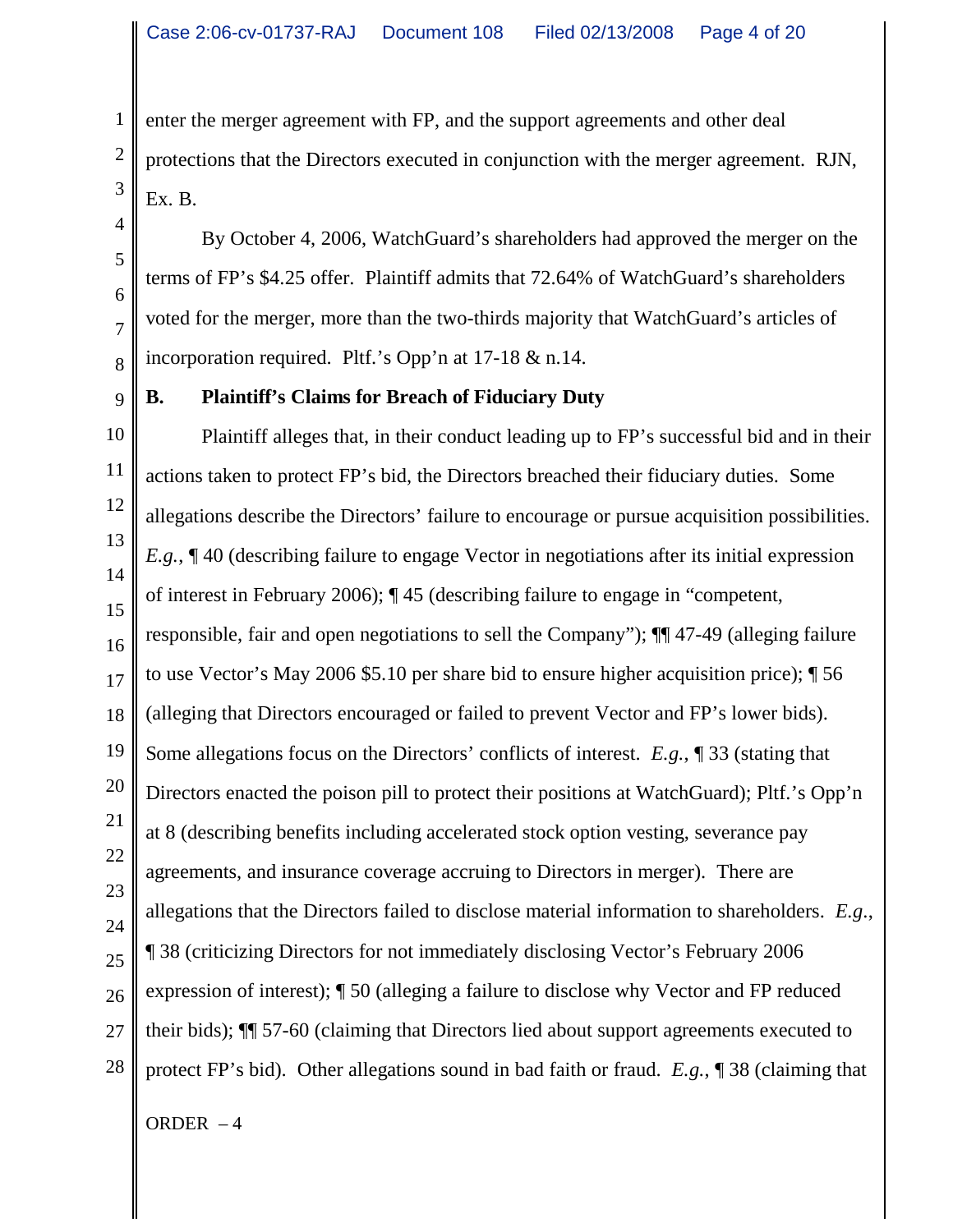1 2 3 Directors hid the Vector offer from the public to help ensure shareholder ratification of the poison pill); ¶ 61 (alleging that Directors accepted FP offer to hide non-public information that would make them personally liable).

#### **III. DISCUSSION**

The Directors seek to dispose of Plaintiff's fiduciary duty claims on a motion to dismiss under Fed. R. Civ. P. 12(b)(6).

#### **A. Standard of Review on a Motion to Dismiss**

9 10 11 12 13 14 15 16 17 18 Where a defendant contends that a claim's factual allegations are insufficient to state a claim, the court's review varies depending on which pleading standard applies. Ordinarily, the court reviews factual allegations under the liberal pleading standard of Fed. R. Civ. P. 8(a), construing all allegations in the light most favorable to the nonmoving party. *Livid Holdings Ltd. v. Salomon Smith Barney, Inc.*, 416 F.3d 940, 946 (9th Cir. 2005). The court must accept all well-pleaded facts as true and draw all reasonable inferences in favor of the plaintiff. *Wyler Summit P'ship v. Turner Broad. Sys., Inc.*, 135 F.3d 658, 661 (9th Cir. 1998).A complaint need not contain detailed factual allegations, but it must provide the grounds for entitlement to relief and not merely a "formulaic recitation" of the elements of a cause of action. *Bell Atlantic Corp. v. Twombly*, 127 S. Ct. 1955, 1964-65 (2007). Plaintiffs must allege "enough facts to state a claim to relief that is plausible on its face." *Id*. at 1974.

28

4

5

6

7

8

The court's review of the record on a Rule 12(b)(6) motion is generally limited to the complaint itself. *Marder v. Lopez*, 450 F.3d 445, 448 (9th Cir. 2006). The court may, however, consider evidence on which the complaint necessarily relies as long as  $(1)$  the complaint refers to the document; (2) the document is central to the plaintiff's claim; and (3) no party questions the authenticity of the copy attached to the  $12(b)(6)$ motion." *Id.* The court may also rely on facts subject to judicial notice. *United States v.*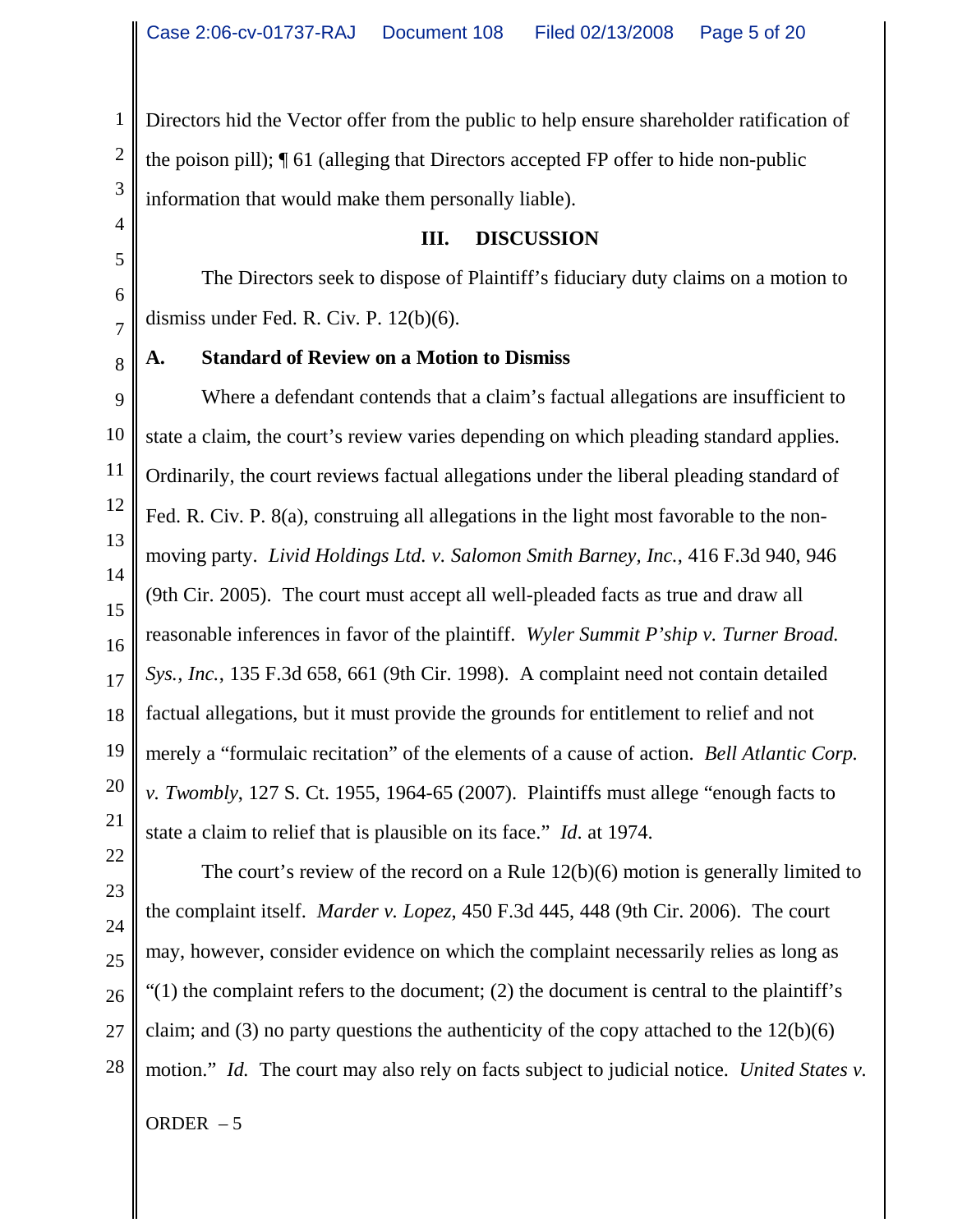*Ritchie*, 342 F.3d 903, 908 (9th Cir. 2003). Finally, the court may consider a plaintiff's clarifications in briefing and at oral argument. *Pegram v. Herdrich*, 530 U.S. 211, 230 n.10 ("[A court] may use [plaintiff's] brief to clarify allegations in [the] complaint whose meaning is unclear."); *see id.* (citing *Alicke v. MCI Commc'ns Corp.*, 111 F.3d 909, 911 (D.C. Cir. 1997), in which court relied on statements in oral argument to clarify complaint).

For allegations that sound in fraud, a plaintiff must meet the heightened pleading standard of Fed. R. Civ. P. 9(b).3 *Vess v. Ciba-Geigy Corp. USA*, 317 F.3d 1097, 1104- 05 (9th Cir. 2003). The plaintiff must provide allegations that are specific enough to explain what about the defendant's conduct is false or misleading such that the defendant can formulate a specific denial. *Id.* at 1106.

Alternatively, where a defendant successfully challenges a plaintiff's legal theory, rather than the sufficiency of the plaintiff's allegations, the court must also dismiss the complaint. *Balistreri v. Pacifica Police Dep't*, 901 F.2d 696, 699 (9th Cir. 1990) ("Dismissal can be based on the lack of a cognizable legal theory or the absence of sufficient facts alleged under a cognizable legal theory.").

# **B. Plaintiff Fails to State a Claim for Breach of Fiduciary Duty.**

The allegations in Plaintiff's complaint are intended to state a claim for breach of the Directors' fiduciary duties. Because WatchGuard was incorporated in Delaware, Delaware law defines the Directors' duties. *Davis & Cox v. Summa Corp.*, 751 F.2d 1507, 1527 (9th Cir. 1985). Delaware imposes three fiduciary duties on corporate directors: the duty of loyalty, the duty of good faith, and the duty of care. *In re Lukens,*

26

ORDER  $-6$ 

<sup>27</sup> 28 <sup>3</sup>The Directors urge the court to broadly construe all of Plaintiff's breach-of-duty allegations as sounding in fraud. Most of the allegations however, are equally consistent with negligence or gross negligence. Rule 9(b) therefore has limited application to this motion.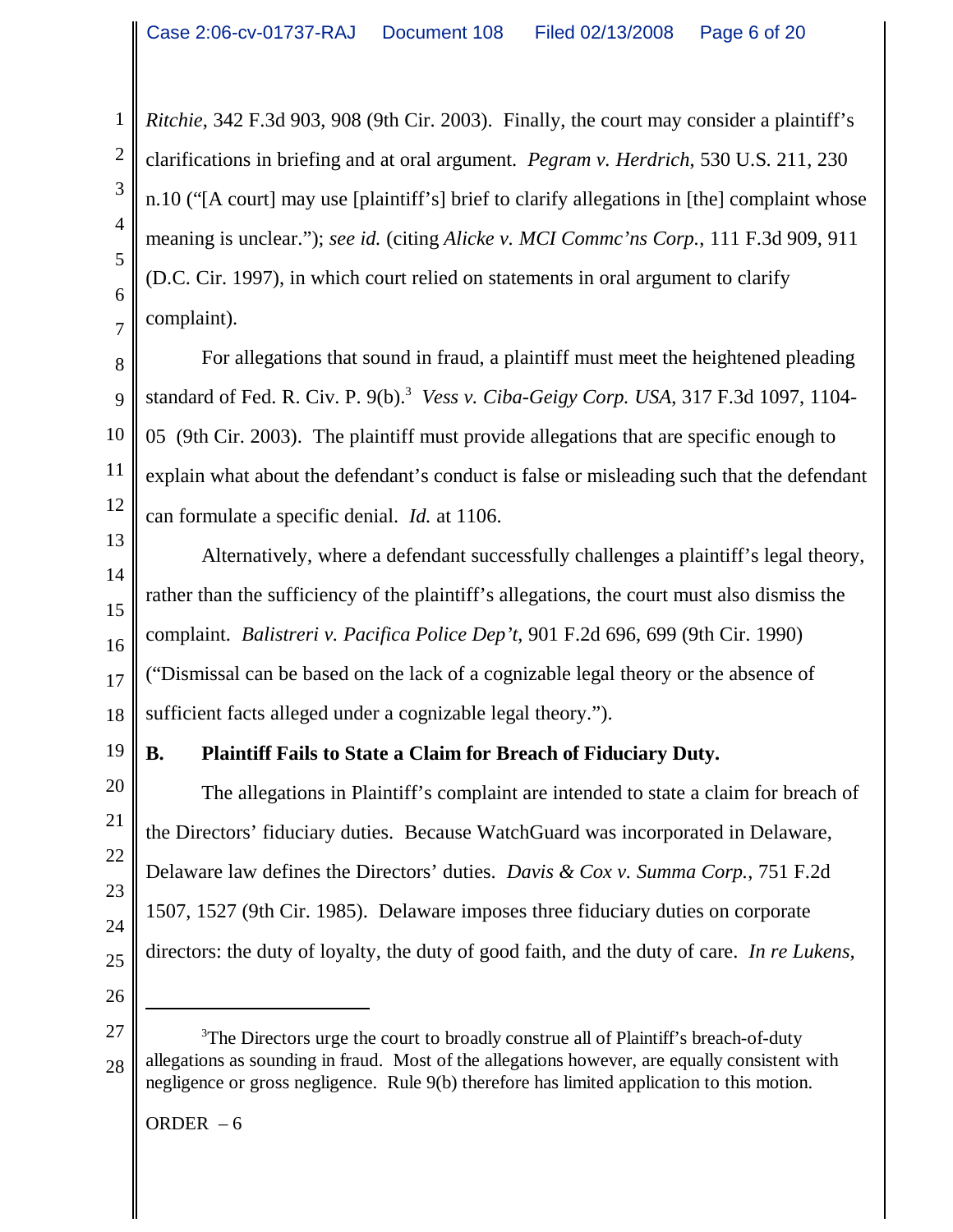1 2 3 4 5 6 7 8 9 10 11 12 *Inc. S'holders Litig.*, 757 A.2d 720, 731 (Del. Ch. 1999); *Malpiede v. Townson*, 780 A.2d 1075, 1083-84 (Del. 2001). The duty of loyalty is a mandate "that the best interest of the corporation and its shareholders takes precedence over any interest possessed by a director, officer or controlling shareholder and not shared by the stockholders generally." *Cede & Co. v. Technicolor, Inc.*, 634 A.2d 345, 361 (Del. 1993). A breach of the duty of good faith is either action taken with subjective intent to harm the corporation, or action akin to an intentional dereliction of duty or a conscious disregard for a director's responsibilities. *See Brehm v. Eisner (In re Walt Disney Co. Derivative Litig.)*, 906 A.2d 27, 62-67 (Del. 2006) (affirming trial court's definition of good faith). Negligent actions, even grossly negligent actions, do not implicate the duty of good faith, but rather the duty of care. *Id.* at 64-65.

13 14 15 16 18 The court's analysis of the sufficiency of Plaintiff's breach-of-duty allegations will consist primarily of determining the effect of two legal protections on which the Directors rely: the liability-limiting clause in WatchGuard's articles of incorporation authorized under 8 Del. C. ¶102(b)(7), and the doctrine of shareholder ratification. Three preliminary observations give context to this analysis.

19 20 21 22 23 24 25 26 27 28 First, Plaintiff does not question that it was appropriate for the Directors to put WatchGuard up for sale. This case, therefore, is not about whether WatchGuard should have been sold; it is about whether it was sold too cheaply. For that reason, Plaintiff's allegations regarding the poison pill that was in effect from May 2005 to May 2006 are difficult to bind in a cohesive legal theory. Plaintiff admits that despite the poison pill, "by the end of 2005, the Directors came to believe that it was an opportune time to sell WatchGuard and solicit offers  $\dots$ ."  $\P$  32. There is no allegation that the poison pill deterred any suitor while it was in effect. The poison pill would only have affected potential acquirors who came forward with proposals that the Directors then rejected.

ORDER  $-7$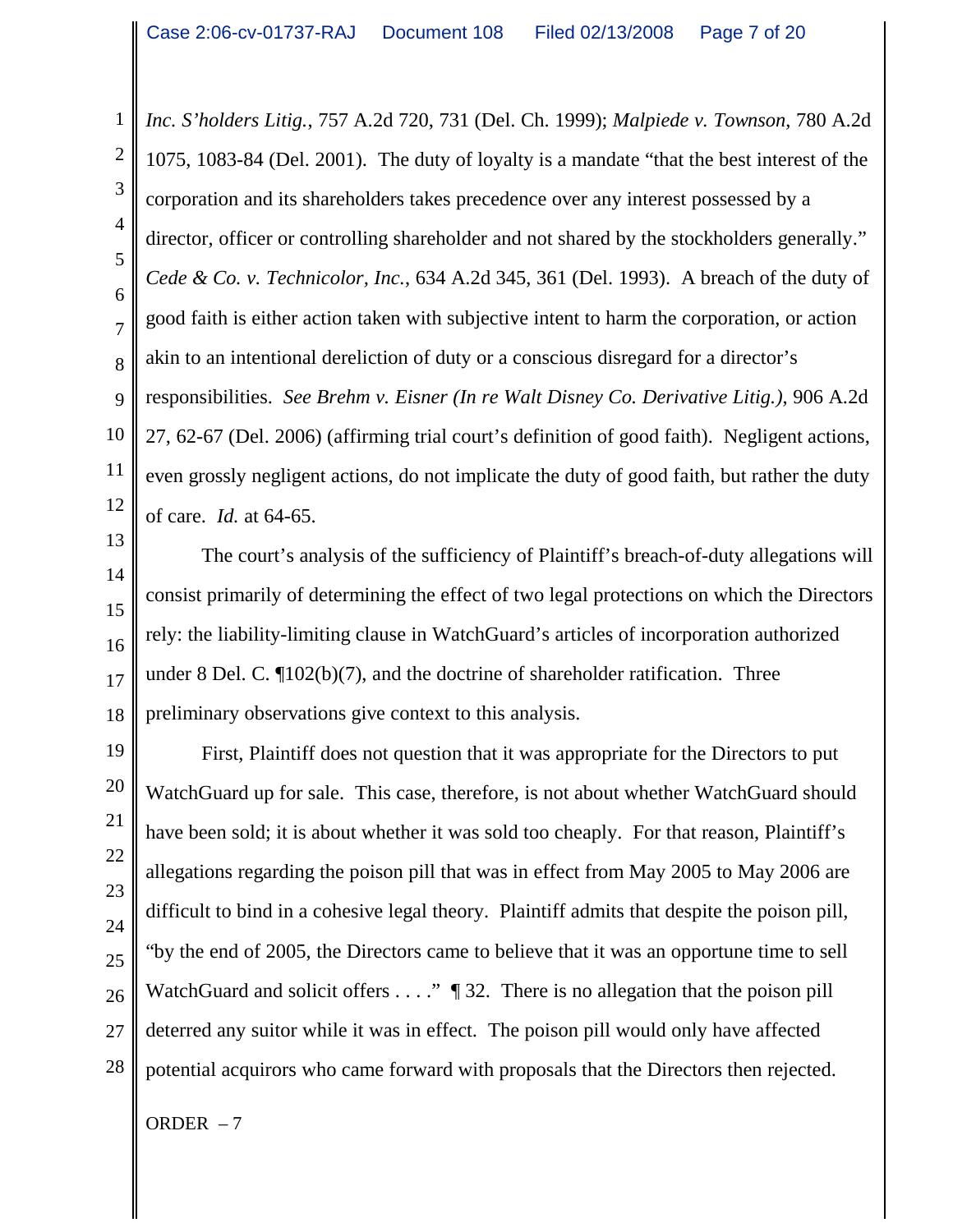There is no allegation that the Directors received, much less rejected, any proposal. There is therefore no basis to infer that adopting the poison pill breached any fiduciary duty.

4 5 6 7 8 9 10 11 12 13 14 15 16 17 18 19 20 21 22 23 24 25 26 27 28 <sup>4</sup>The employment contract and its severance provisions are not before the court. There is no allegation, however, that the proxy statement's description of the severance benefits as accruing in any change-of-control transaction is inaccurate. Second, the claim that the Directors had a pecuniary interest in failing to obtain the highest acquisition price for WatchGuard is without merit. As Plaintiff admits, the Directors collectively owned 5.8% of WatchGuard's stock, and stood to own more after accounting for stock options and other interests. Pltf.'s Opp'n at 18 n.14. Any increase in acquisition price would benefit the Directors, thus aligning their interests with all shareholders. *In re LNR Prop. Corp. S'holders Litig*., 896 A.2d 169, 175 n.36 (Del. Ch. 2005) (noting that improper interest arises only where director stands to gain a benefit not accruing to all shareholders). By contrast, every financial benefit accruing to the Directors in the merger was either unaffected by the merger price, or increased as the merger price increased. One Director allegedly had an employment contract that paid him 200% of his salary on termination, but that benefit would have accrued to him in any merger. Pltf.'s Opp'n at 5 (citing proxy statement); RJN, Ex. B at 40-41 (stating that severance accrued in any change-of-control transaction).<sup>4</sup> Every Director had stock options and other stock interests in WatchGuard that vested immediately upon consummation of the merger, but again, any merger would have conferred that benefit.

ORDER  $-8$ 

1

2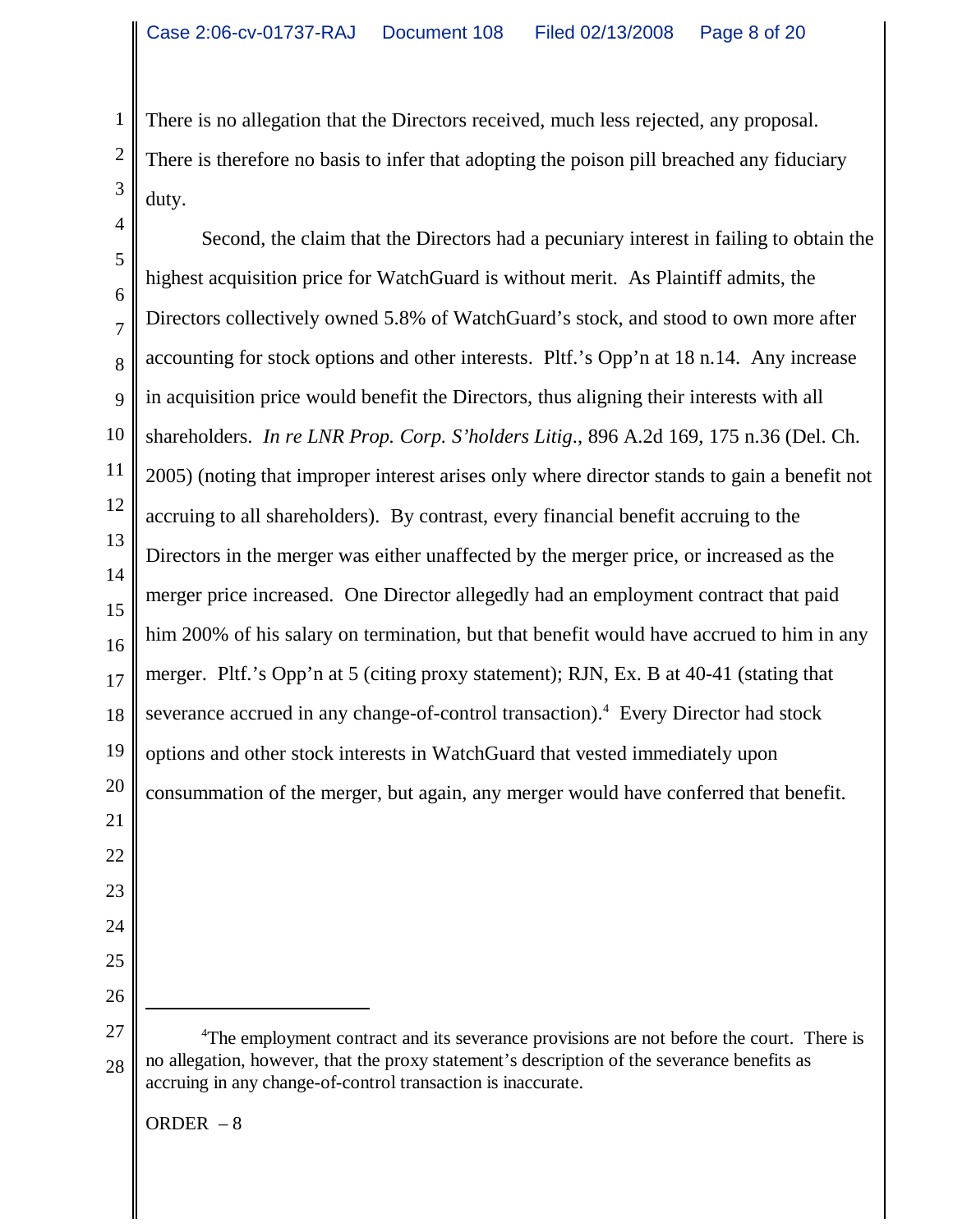1 2 3 4 5 6 7 8 9 10 11 12 RJN (filed Mar. 15, 2007), Exs. C-E.<sup>5</sup> Moreover, the Directors' profit from exercising stock options would increase with the acquisition price. *See Krim v. Pronet, Inc.*, 744 A.2d 523, 528 n.16 (noting that directors' stock options create no conflict of interest). Every Director received ongoing insurance coverage for their acts on behalf of WatchGuard, but Plaintiff does not allege that this benefit was unique to the FP merger. *See Grover v. Simmons (In re Sea-Land Corp. Shareholders Litig.)*, 642 A.2d 792, 804- 805 (noting that director indemnification is ordinary incident of corporate transaction). As previously noted, Plaintiff does not allege that it was inappropriate to put WatchGuard up for sale. It thus cannot allege a conflict of interest by relying solely upon benefits that would have accrued to the Directors in any acquisition. The court finds no basis for a reasonable inference that financial considerations gave any Director a conflict of interest.<sup>6</sup>

These first two observations – that the Directors appropriately wanted to sell

WatchGuard and that their pecuniary interest was in obtaining the highest price – lead to

they were incompetent, acting in bad faith, or motivated by the desire to protect interests

that were not pecuniary, even at great expense to themselves. Any other inference is not

a third observation: if the Directors did not obtain the best price, it was either because

consistent with the Complaint.

<sup>24</sup> <sup>5</sup>By virtue of its repeated reliance on the portions of the proxy statement providing for accelerated stock option vesting, the Complaint incorporates the stock agreements on which those statements are based. There is no allegation that the stock agreements are not authentic, or that they misstate the terms of the Directors' stock option grants.

<sup>25</sup> 26 27 28 <sup>6</sup>Plaintiff also raises a cursory challenge to the Directors' collective independence. Pltf.'s Opp'n at 13. Independence questions arise where one director's self-interest infects the entire board's decisions. *See Cede & Co. v. Technicolor, Inc.*, 634 A.2d 345, 363-366 (Del. 1993) (differentiating independence from disloyalty generally). Plaintiff's allegations give rise to no inference that the Directors lacked independence, because there is no allegation that any single Director had self-interest materially different than all other Directors.

ORDER – 9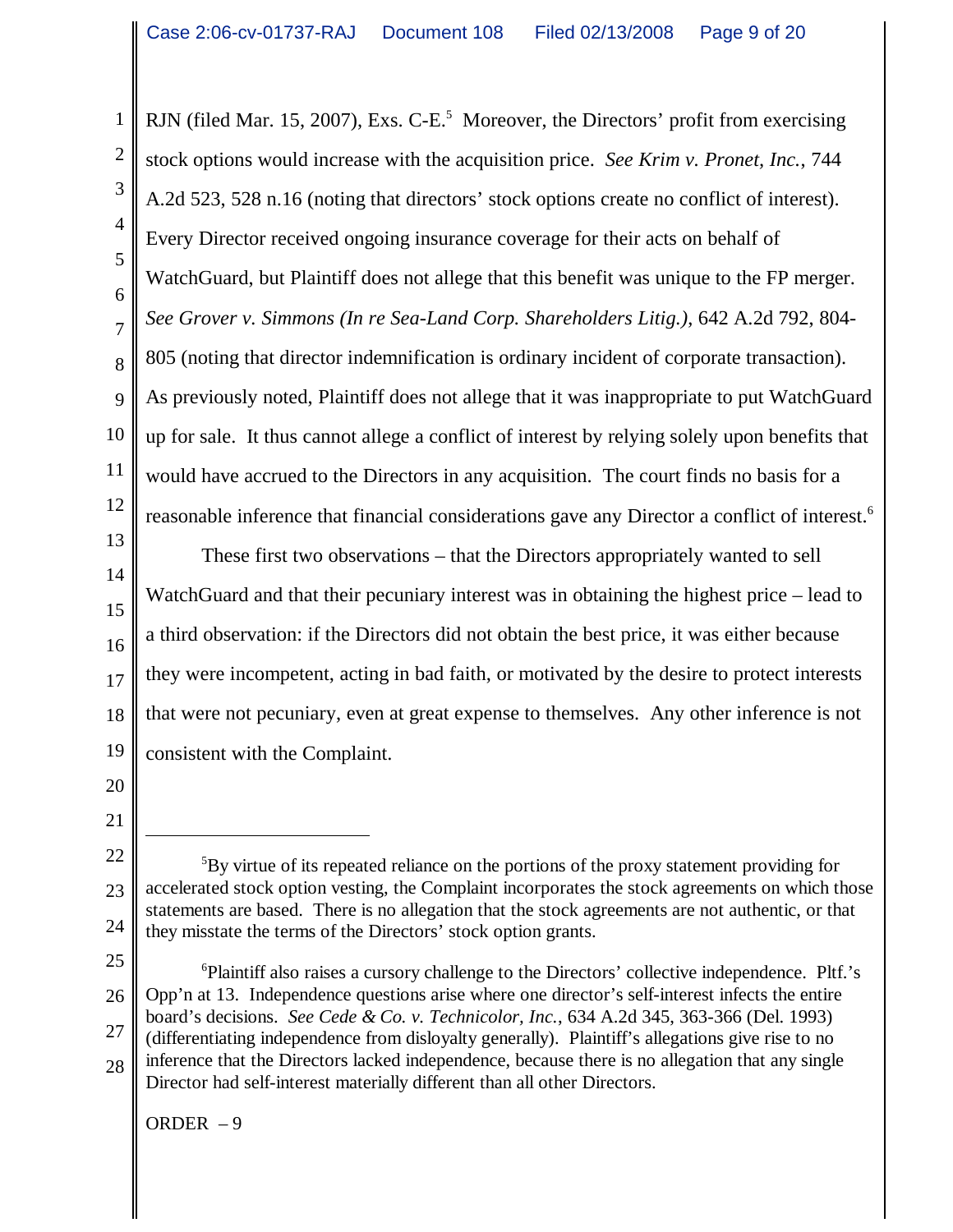2 3

4

5

6

7

8

9

10

11

12

13

1

#### **1. The Statutory Liability Limitation in WatchGuard's Articles of Incorporation Is Fatal to Plaintiff's Duty-of-Care Claims.**

To the extent that Plaintiff has pleaded breaches of the Directors' duty of care, a claim that would encompass negligence and gross negligence, the Directors are not liable. WatchGuard's articles of incorporation contain a measure eliminating, to the extent that Delaware law permits, the Directors' liability for any breach of fiduciary duty. RJN, Ex. J. at Art. 10. Delaware law, in turn, permits a corporation to bar directorial liability for breaches of the duty of care, but not other fiduciary duties. 8 Del. Code § 102(b)(7); *Malpeide v. Townson*, 780 A.2d 1075, 1095 (Del. 2001). The effect of the § 102(b)(7) bar is to eliminate liability for all breaches of the duty of care, including negligence and gross negligence. *Brehm*, 906 A.2d at 64-65 (holding that gross negligence is a breach of duty of care, not duty of good faith).

14 15 16 17 18 19 20 21 22 23 24 25 26 27 28 Plaintiff's effort to prevent the court from applying the  $\S$  102(b)(7) bar is unavailing. First, contrary to Plaintiff's assertion, the Directors may invoke the § 102(b)(7) bar on a motion to dismiss. *See Malpeide*, 780 A.2d at 1091-92; *Lukens*, 757 A.2d at 732-34; *In re Sagent Tech., Inc. Deriv. Litig.*, 278 F. Supp. 2d 1079, 1095 n.9 (N.D. Cal. 2003) ("Contrary to plaintiffs' argument, it is not improper for the court to consider the effect of a  $\S$  102(b)(7) exculpatory provision on a 12(b)(6) motion to dismiss."); *Continuing Creditors' Comm. of Star Telecommc'ns. Inc. v. Edgecomb*, 385 F. Supp. 2d 449, 466 n.14 (D. Del. 2004). Second, the court finds no merit in Plaintiff's allegation that Defendant Borey remains liable because he was WatchGuard's chief executive officer as well as a Director. Although a § 102(b)(7) bar does not extend to the acts of corporate officers, the actions at issue in this case, negotiating and consummating a sale of the company, are within the sole authority of the board of directors. *See* 8 Del. C. §§ 251-258. Plaintiff states no claim against Mr. Borey in his capacity as an officer.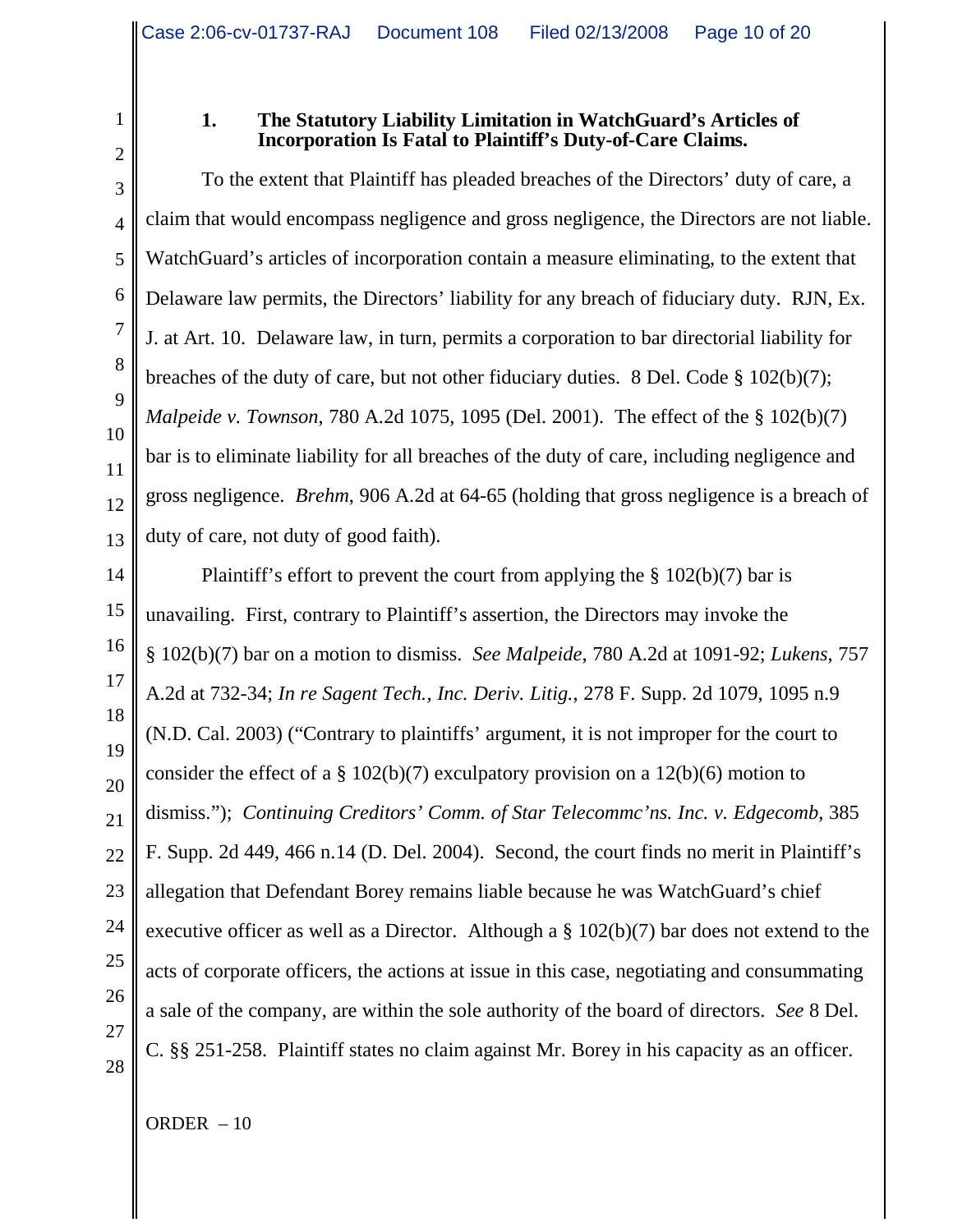Third, the Complaint gives the court no basis to question whether WatchGuard's shareholders approved the § 102(b)(7) bar. *See Williams v. Geier*, 671 A.2d 1368, 1381 (Del. 1996) (noting shareholder approval requirement). Absent such an allegation, there is no reasonable inference that WatchGuard's  $\S$  102(b)(7) bar is invalid.<sup>7</sup>

5 6 7 8 9 10 11 12 13 14 15 16 17 18 19 20 21 22 23 24 Because of the  $\S 102(b)(7)$  bar, the court dismisses Plaintiff's claims to the extent they state claims for breaches of the duty of care – including negligence and gross negligence. If Plaintiff is to withstand this motion to dismiss, therefore, it must state claims for a breach of the duties of good faith or loyalty. The court has come up emptyhanded in searching the Complaint for allegations supporting an inference of bad faith or disloyalty. The observations of a Delaware court seem particularly apt here. [W]hile the complaint is replete with assertions that the defendant directors' actions were unreasonable, imprudent, or inappropriate, it contains precious few allegations bearing on the improper motivations the defendant directors had for intentionally or in bad faith conducting a less than professional search for the best value for [the company]. *See McMillan v. Intercargo Corp.*, 768 A.2d 492, 499 (Del. Ch. 2000) (dismissing complaint). The court need not, however, describe in depth the lack of allegations supporting bad faith or disloyalty, because the doctrine of shareholder ratification provides an independent basis for dismissing Plaintiff's bad faith and disloyalty claims. **2. The Shareholder Vote in Favor of the Merger Requires Dismissal of Plaintiff's Other Breach-of-Duty Claims.** Under Delaware law, WatchGuard's shareholders' vote in favor of the FP merger protects the Directors from claims that they breached their fiduciary duties. *Gottlieb v. Heyden Chem. Corp.*, 91 A.2d 57, 59 (Del. 1952) ("[T]he entire atmosphere is freshened

25 26

1

2

3

4

<sup>27</sup> 28 <sup>7</sup>If Plaintiff has a good faith belief that WatchGuard's  $\S 102(b)(7)$  bar is invalid, it should state allegations supporting that belief in an amended complaint. If appropriate, the court would then consider a motion seeking "[v]ery limited discovery" on the adoption of the § 102(b)(7) bar. *See Boeing Co. v. Shrontz*, Civ. No. 11,273, 1992 Del. Ch. LEXIS 84, at \*10-11 (Del. Ch. 1992).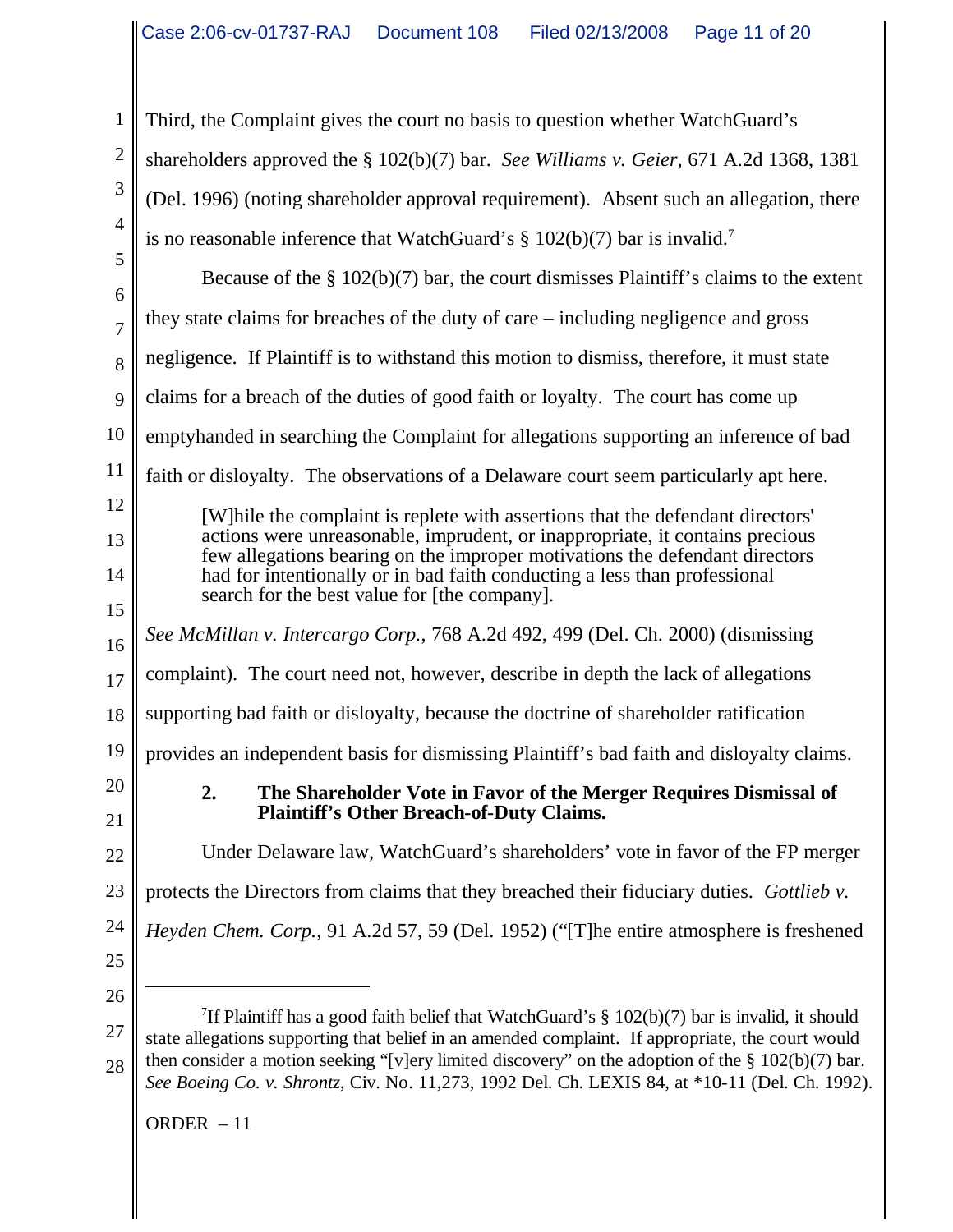1 2 3 4 5 6 7 8 9 10 11 12 and a new set of rules invoked where formal approval has been given by a majority of independent, fully informed stockholders."). Shareholder ratification of a challenged transaction extinguishes claims against a corporate board for breach of its duty of care.<sup>8</sup> *In re Wheelabrator Techs. S'holders Litig.*, 663 A.2d 1194, 1200 (Del. Ch. 1995). As for claims of breach of the duties of loyalty and good faith, ratification cloaks a transaction in the protection of the business judgment rule. *Wheelabrator*, 663 A.2d at 1205; *Gottlieb*, 91 A.2d at 58 (discussing duty of good faith); *Marciano v. Nakash*, 535 A.2d 400, 405 n.3 (Del. 1987). The business judgment rule is a presumption of propriety that a plaintiff can overcome, in the context of a merger, only by pleading waste of corporate assets. *Solomon v. Armstrong*, 747 A.2d 1098, 1117 (Del. Ch. 1999), *In re Gen. Motors Class H S'holders Litig*., 734 A.2d 611, 616 (Del. Ch. 1999); *Marciano*, 535 A.2d at 405 n.3.

13 14 15 16 17 18 19 20 21 22 23 24 Depending on the circumstances, invoking the ratification doctrine requires various preliminary showings. Where directors face a claim that some shareholders voting in favor of the merger had a conflict of interest, then the directors must show that a majority of disinterested shareholders approved the transaction. *Solomon*, 747 A.2d at 1115; *Wheelabrator*, 663 A.2d at 1203 (citing 8 Del. C. § 144(a)(2)). Where a plaintiff alleges that incomplete or misleading disclosures tainted the shareholder vote, the directors must show that the vote was fully informed and not coercive. *Solomon*, 747 A.2d at 1127. Practically speaking, a plaintiff must identify omissions or misrepresentations that tainted the shareholder vote. *Harbor Fin. Partners v. Huizenga*, 751 A.2d 879, 890 n.36 (Del. Ch. 1999); *Solomon*, 747 A.2d at 1127 ("[P]laintiffs may

<sup>27</sup> 28 <sup>8</sup>In light of the  $\S 102(b)(7)$  bar applicable in this action, the court need not consider the effect of shareholder ratification on Plaintiff's claim that the Directors breached their duty of care. The court notes, however, that ratification likely provides an independent basis for dismissing Plaintiff's duty of care claims.

ORDER – 12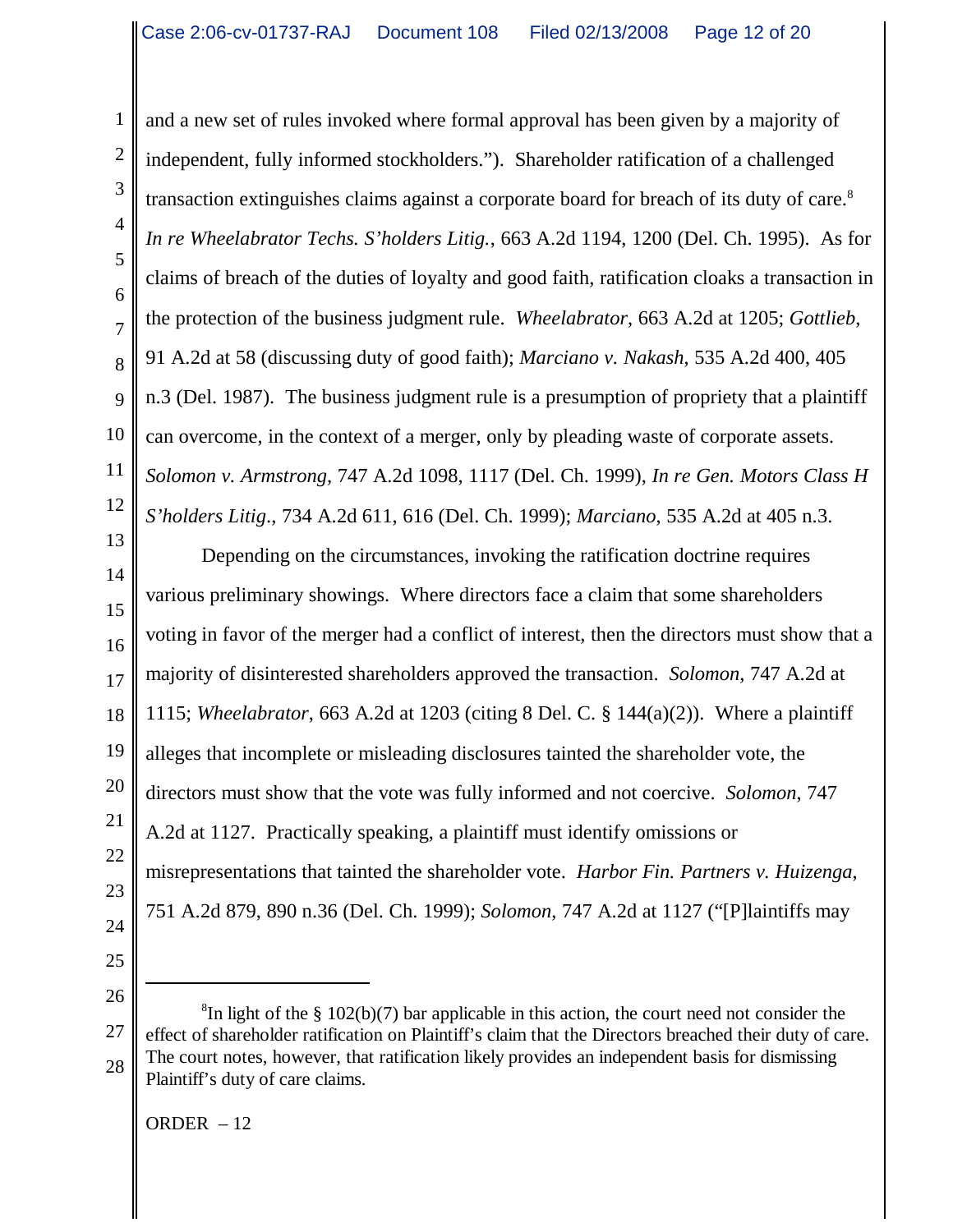defeat the business judgment rule's presumptions . . . by alleging materially false or misleading statements in the disclosure statements on which the vote was predicated.").

# **a. A Two-Thirds Supermajority of Disinterested Shareholders Approved the Merger.**

5 6 7 8 9 10 11 12 13 14 15 16 17 18 19 20 The court begins the ratification inquiry by finding that a majority of disinterested shares were voted in favor of the WatchGuard merger. Plaintiff admits that, consistent with the proxy statement, the Directors collectively owned 5.8% of WatchGuard stock, and Vector owned 9.4%. Pltf.'s Opp'n at 18 n.14. The merger required approval by two thirds of voting shares; and it passed with 72.64% of the vote. *Id*. Plaintiff alleges that the Directors and Vector had a conflict of interest, and that their collective 14.2% voting bloc was interested. Even assuming that the allegation of conflicted interest is plausible, more than two thirds of disinterested shares were cast for the merger. Disinterested shareholders held 84.8% of WatchGuard stock. To leap the numerical hurdle for ratification, only two thirds *of those disinterested shares* needed to be cast in favor of the merger.<sup>9</sup> Two thirds of the 84.8% bloc of disinterested shares is 56.0% of all shares. Subtracting the 15.2% of allegedly interested shares from the 72.64% of shares cast for the merger, disinterested owners holding 57.44% of all shares voted for the merger, more than the 56.0% that constitutes a two-thirds majority of disinterested shares in this case.

21

22

23

24

25

26

27

28

1

2

3

4

# **b. The Proxy Statement Fully Disclosed All Material Information About the Merger, and Was Not Coercive.**

The court must now determine whether material nondisclosures or misdisclosures clouded the vote in favor of the merger. To determine what was disclosed to

9 Plaintiff errs in calculating the proportion of disinterested shares cast in favor of the merger by subtracting the percentage of allegedly interested shares from the total percentage of votes in favor of the merger. Pltf.'s Opp'n at 18 n.14. There is no requirement that disinterested shares cast in favor of the merger make up a supermajority of all shares cast, only that the disinterested shares make up a supermajority of all *disinterested* shares voting on the merger.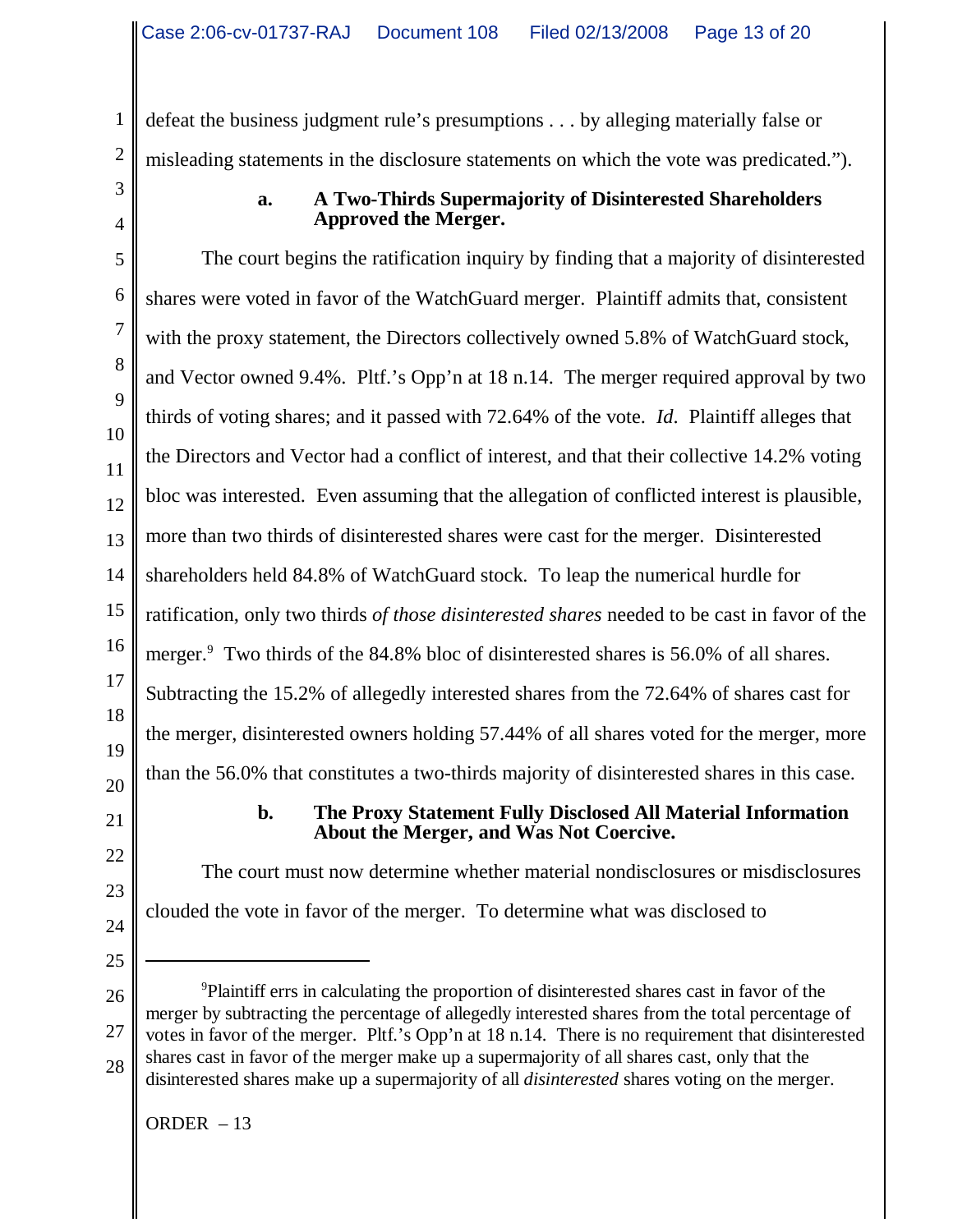shareholders, the court may properly rely upon WatchGuard's proxy statement. *In re Santa Fe Pac. Corp. S'holder Litig*., 669 A.2d 59, 70 (Del. 1995); *Harbor Fin.*, 751 A.2d at 890. A comparison of disclosures in the proxy statement to the alleged misstatements shows that Plaintiff fails to allege facts to create a reasonable inference of a material misstatement or omission.

7 8 9 10 11 12 13 14 15 16 17 18 19 Plaintiff alleges that Defendant Borey misinformed shareholders when he stated, during a July 25, 2006 public conference call announcing the FP merger, that the Directors would follow their fiduciary duties if WatchGuard received a topping bid. ¶¶ 57-58. Plaintiff claims that Mr. Borey failed to disclose that the support agreements that each Director had signed were inconsistent with his statements. The proxy statement discloses the existence of the support agreements and summarizes their contents. RJN Ex. B at 18, 59-60. Those disclosures are consistent with Mr. Borey's statements. The support agreements themselves, which Plaintiff refers to in the Complaint and whose authenticity is not in dispute, allowed the Directors to consider other offers (RJN, Ex. H at p.3 § 4), and contained a "fiduciary out" clause acknowledging that the Directors retained their fiduciary responsibilities to WatchGuard (RJN, Ex. H at p.5 § 9). The Complaint raises no reasonable inference that the Directors misrepresented their ability to respond to competing offers or misrepresented the contents of the support agreements.

1

2

3

4

5

6

Plaintiff fares no better with allegations that the Directors failed to disclose why the merger price dropped from an initial bid of at least \$5.00 per share to the final \$4.25 price. *E.g.*, ¶ 50 ("[P]roxy materials provide no explanation as to the Directors [sic] failure to accept the [higher] offer, whether it was withdrawn, or why."); Pltf.'s Opp'n at 11 ("[Directors] have put forth no plausible explanation – or any explanation – as to why the consideration for WatchGuard decreased, or why they chose to accept it."). The proxy statement discloses every bid that the Directors received in the acquisition process.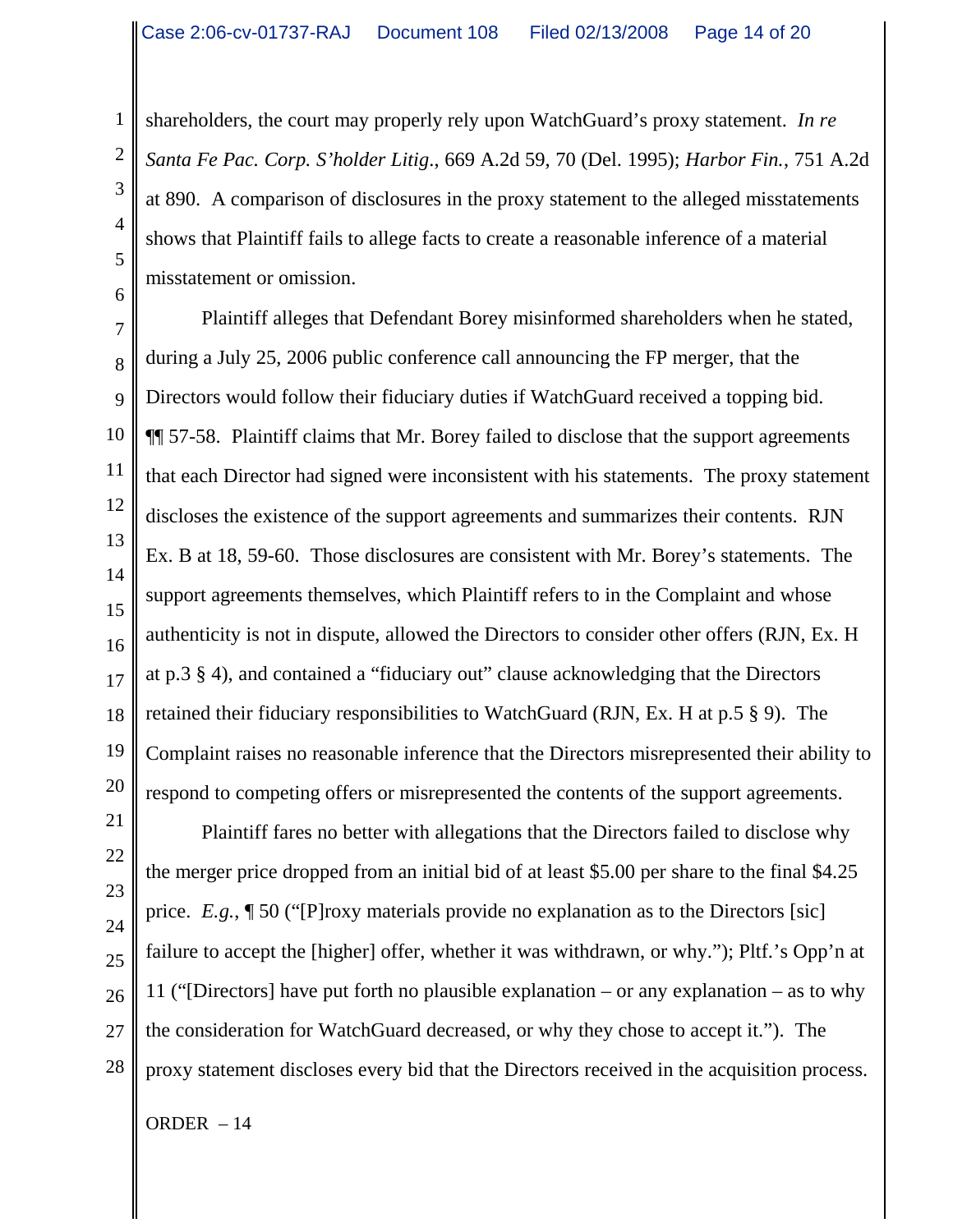1 2 3 4 5 6 7 8 9 10 11 12 13 The Directors have no duty to explain why the bids dropped, or why they chose to accept or reject them. *See Malpeide*, 780 A.2d at 1087 (holding that board's disclosure of bid price "renders immaterial as a matter of law any misstatement about the rationale of [the board] for rejecting the bid"); *Lukens*, 757 A.2d at 736 ("[I]t is not enough simply to pose questions that are not answered in the proxy statement."). The Directors have no obligation to explain the basis for their decisions, they need only disclose what occurred during the acquisition process. *Lukens*, 757 A.2d at 736 (noting that directors need not explain why they "did not take other steps or follow another process"). Moreover, the Complaint provides no basis for the court to infer that the Directors knew why the bid prices dropped as the acquisition process progressed. *See Malpeide*, 780 A.2d at 1088 (rejecting nondisclosure allegation when court could not infer "that the board was aware of the reasons" for an event).

15 16 17 18 19 20 21 22 23 24 25 26 27 28 In its opposition briefing, Plaintiff points to no other misdisclosures or nondisclosures that allegedly tainted the shareholder vote. Nonetheless, the court has reviewed the Complaint, and finds no allegation that raises a reasonable inference that the Directors failed to accurately disclose material information in the proxy statement. For every offer or expression of interest in acquiring WatchGuard that Plaintiff alleges in the Complaint, there is a corresponding disclosure in the proxy statement. *Compare* ¶¶ 34, 36, 46-47, 50 *with* RJN Ex. B at 20-28. Plaintiff's allegation that the Directors failed to disclose that "\$60 million of [the merger consideration] would be contributed by WatchGuard," ¶ 62, is baldly false, as the proxy statement reveals. RJN, Ex. B at A-4 ("Immediately prior to the Effective Time, the Company shall deposit \$60 million in cash . . . with the Paying Agent."). Plaintiff also alleges that the Directors accepted the FP offer because they wanted to ensure that material, non-public information about WatchGuard remained hidden to avoid personal liability.  $\P$  61. This is no mere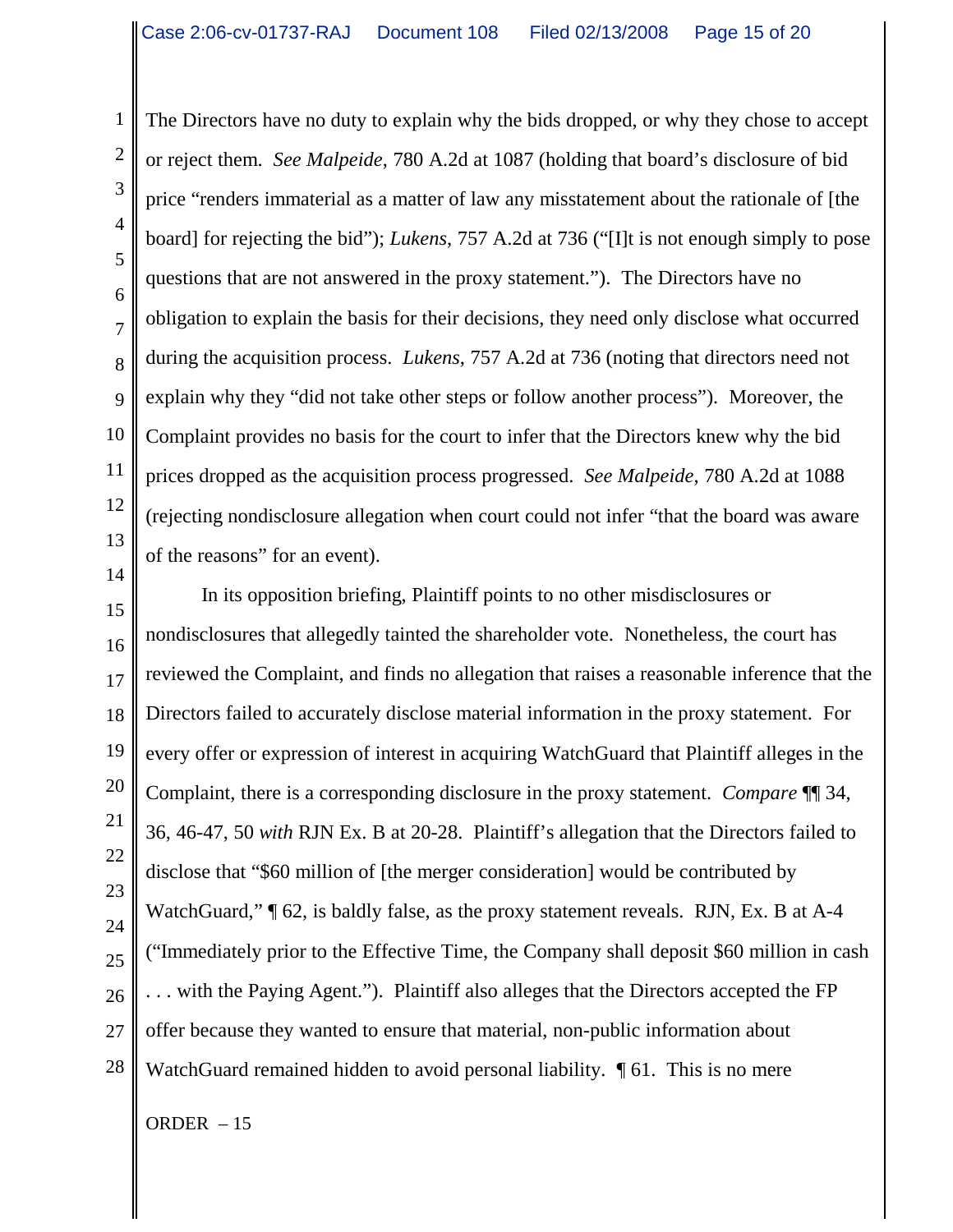allegation of nondisclosure; it is an allegation of fraud. As such, it must meet the heightened pleading standards of Fed. R. Civ. P. 9(b). It does not, because Plaintiff's allegations provide no detail regarding what the Directors were hiding.

5 8 9 10 To conclude its determination that the shareholder ratification doctrine applies, the court finds that the Complaint raises no reasonable inference that the proxy statement or circumstances surrounding the merger vote were coercive. Such an allegation would have to raise a reasonable inference that circumstances "caus[ed] the stockholders to vote in favor of the proposed transaction for some reason other than the merits of that transaction." *Williams*, 671 A.2d at 1382-83. There are no allegations that give rise to an inference of coercion here.

12 13 14 15 16 17 Having established that a majority of WatchGuard's shareholders approved the merger agreement after receiving complete and non-coercive disclosures, the court concludes that the doctrine of shareholder ratification applies. The business judgment rule thus insulates the Directors' conduct in the merger process, and the burden shifts to Plaintiff to allege that the merger constituted a waste of corporate assets.

18

1

2

3

4

6

7

11

# **c. Plaintiff Has Not Pleaded a Claim for Waste.**

19 20 21 22 23  $24$ 25 26 27 To plead waste, a plaintiff must "allege facts showing that no person of ordinary sound business judgment could view the benefits received in the transaction as a fair exchange for the consideration paid . . . ." *Harbor Fin.*, 751 A.2d at 892 (Del. Ch. 1999) (internal citations and quotations omitted). If the complaint raises an inference under which "any reasonable person might conclude that the deal made sense, then the judicial inquiry ends." *Id.* (citation omitted); *see also Brehm*, 906 A.2d at 74 ("A claim of waste will arise only in the rare, unconscionable case where directors irrationally squander or give away corporate assets.") (internal quotation omitted).

28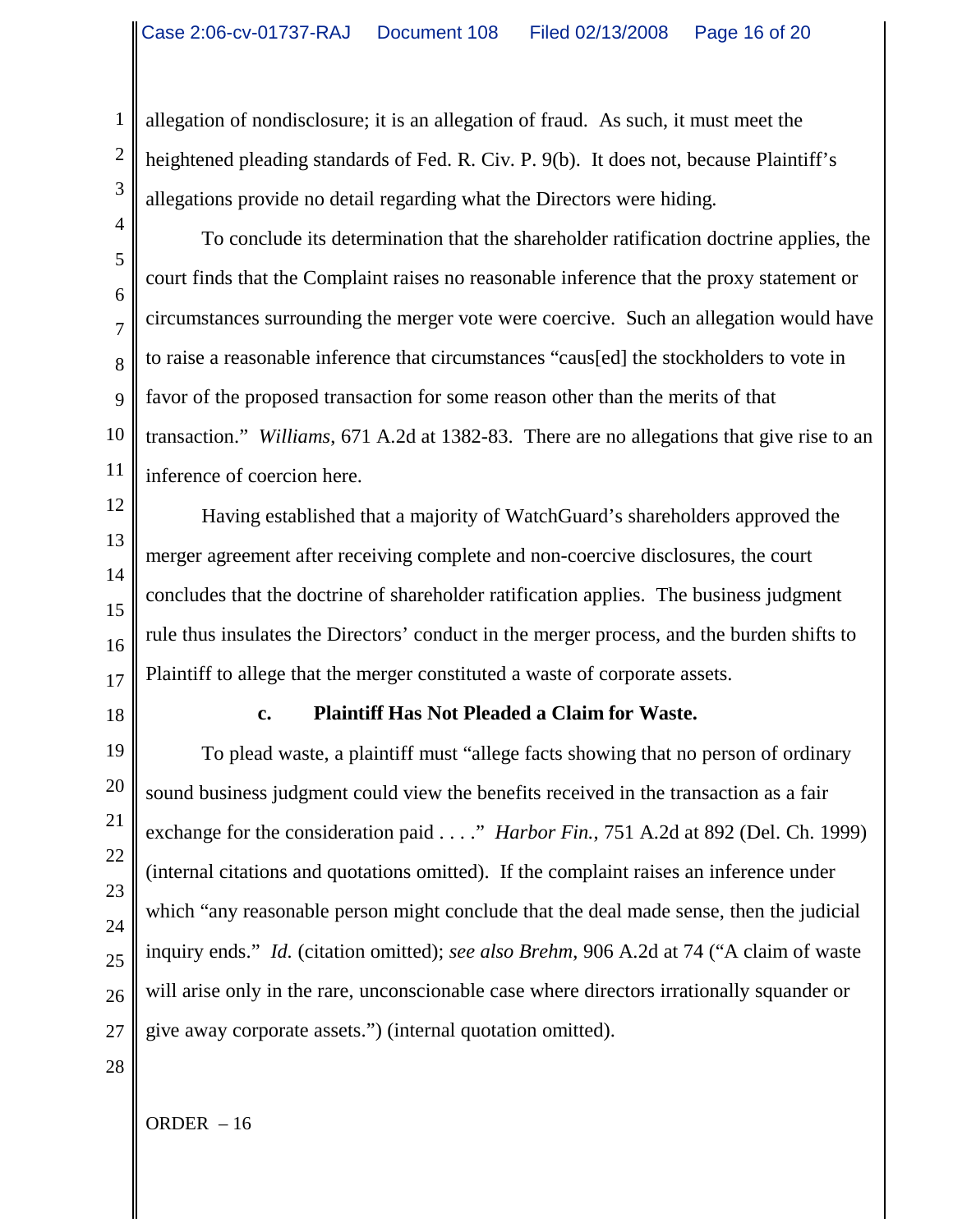1 2 3 4 5 6 7 8 9 10 11 12 The court finds no allegations in the Complaint that raise a reasonable inference of waste. Plaintiff points repeatedly to the declining bids for WatchGuard as evidence that WatchGuard was given away on the cheap. These higher bids, however, came from FP and Vector, the same entities who were ultimately unwilling to pay a higher price. There is no allegation that another bidder offered a higher price for WatchGuard, nor that another bidder showed interest after WatchGuard accepted FP's offer.10 The reasonable inference is that the Directors would have preferred a higher price, but that none was forthcoming. Under these circumstances, the reasonable inference is that the \$4.25 per share price was the highest anyone was willing to pay for WatchGuard. There is no reasonable inference that the Directors' acceptance of that price was irrational, and therefore no well-pleaded waste claim.

13 14 15 16 17 18 19 20 21 22 Plaintiff's waste claim relies largely on the assertion of legal conclusions. Plaintiff cites the decision in *Parnes v. Bally Entm't Corp.*, where the court found that the plaintiff's complaint rebutted the business judgment presumption because it raised the inference that the challenged merger was "so far beyond the bounds of reasonable judgment that it seem[ed] essentially inexplicable on any ground other than bad faith." 722 A.2d 1243, 1246 (Del. 1999). Plaintiff parrots the "essentially inexplicable" language throughout its opposition, but the allegations of its complaint provide no support for this legal conclusion. *Twombly*, 127 S.Ct. at 1965 (pleading "requires more than labels and conclusions" and "courts are not bound to accept as true a legal conclusion

- 23
- 24

25 26 27  $10$ Although the Complaint is silent as to whether there were any expressions of interest in WatchGuard after the announcement of the proposed FP merger, Plaintiff's briefing contains the allegation that the proxy solicitation reveals that after FP's \$4.25 per share bid, "Vector repeatedly requested the Board for an opportunity to make a higher competing bid." Pltf.'s Opp'n at 16 n.13. In actuality, the proxy statement discloses only a single expression of interest, which came just before the announcement of the proposed FP merger. RJN Ex. B. at 31. There is no indication that Vector expressed interest after the announcement.

28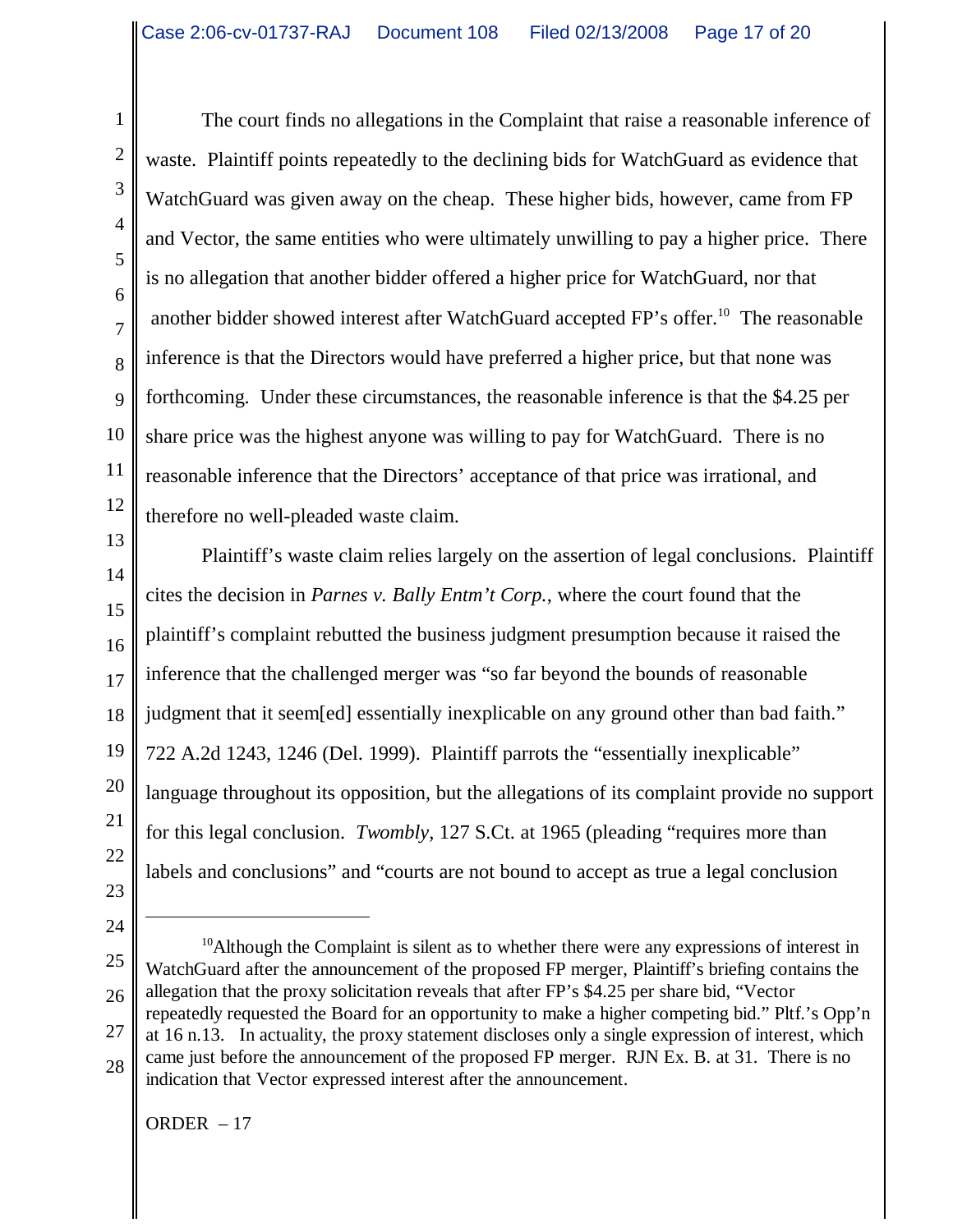couched as a factual allegation") (citation omitted). In *Parnes*, the allegations showed that a controlling director demanded bribes for himself before recommending the merger. 722 A.2d at 1246-47. Plaintiff makes no allegations of similarly outrageous conduct, and thus raises no inference of waste.

#### **d. In This Case, Ratification Defeats Plaintiff's Claim for Enhanced Judicial Scrutiny.**

Finally, the court rejects Plaintiff's argument that it should apply enhanced judicial scrutiny to the Directors' conduct. Plaintiff invokes the Directors' so-called "*Revlon*" duties. These are not separate duties, but rather an acknowledgment of the need for heightened scrutiny of a board's "performance of [its] duties of care, good faith, and loyalty in the unique factual circumstance of a sale of control over the corporate enterprise." *Lukens*, 757 A.2d at 731.

ORDER – 18 Under the facts alleged here, the shareholder vote in favor of the FP merger obviates the need for enhanced judicial scrutiny. There are no allegations that the Directors failed to act on a competing acquisition proposal because of protective measures that they took. There is no allegation that the poison pill frustrated any bidder, and there is no allegation that the support agreements or the termination fee prevented any higher bid. Where defensive or protective measures have frustrated a competing proposal, effectively placing the competing proposal beyond a shareholder vote, at least one court has found that shareholder ratification of the board-preferred proposal does not extinguish *Revlon* claims. *Santa Fe*, 669 A.2d 59 at 68. In a case like this one, however, where there is no allegation that the support agreements or any other measure taken to protect the merger kept other offers from being considered, the shareholder vote insulates the defensive measures as well. *Lukens*, 757 A.2d at 737 (extending ratification to defensive measures where "there was an active bidding process [and] no measures precluded any participant from bidding"); *see also Edgecomb*, 385 F. Supp. 2d at 466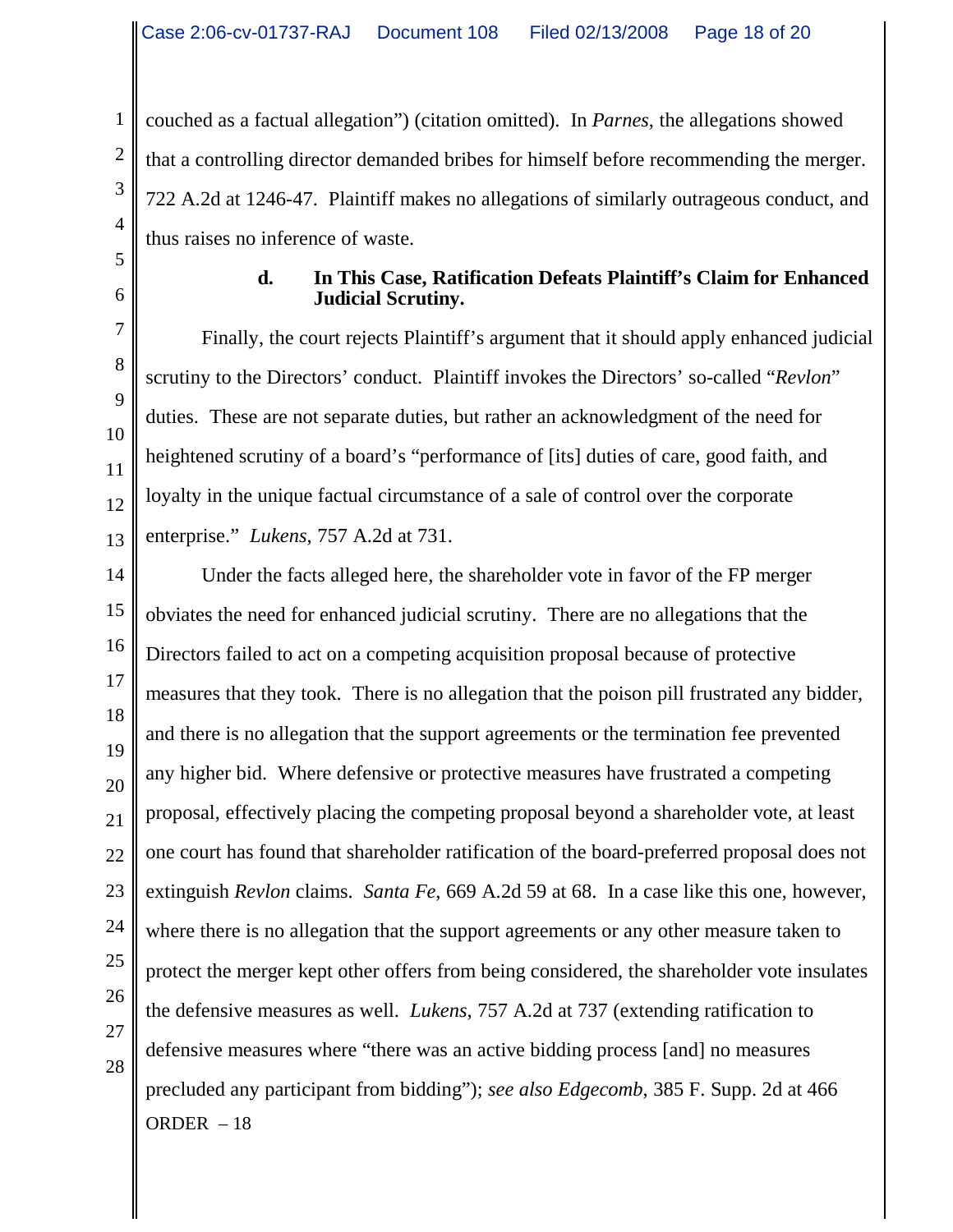1

2

3

4

5

26

n.14 (distinguishing *Mills Acquisition Co. v. MacMillan, Inc.*, 559 A.2d 1261, 1286 (Del. 1989)). The shareholder vote in favor of the FP merger cloaks the Directors' defensive measures in the protection of the business judgment rule, and as the court has already noted, Plaintiff's allegations do not overcome that protection.

6 7 8 9 10 11 12 13 14 15 16 17 18 19 20 21 22 23 24 25 Although there is no need for enhanced judicial scrutiny in this case, the court notes that the protective measures in this case differ substantially from those that have been found improper. Most significantly, the support agreements contained a "fiduciary out" clause that permitted the Directors to consider competing acquisition offers to the extent necessary to fulfill their fiduciary duties. *Cf. Omnicare, Inc. v. NCS Healthcare*, *Inc.*, 818 A.2d 914, 938 (Del. 2003) (enjoining merger where defensive measures had no fiduciary out clause); *see also H-M Wexford LLC v. Encorp, Inc.*, 832 A.2d 129, 152 (Del. Ch. 2003) (dismissing complaint, finding "nothing improper" about support agreements requiring directors to cast their shares in favor of merger). The so-called "noshop" provision protecting the FP merger is also unobjectionable. *McMillan*, 768 A.2d at 506 & n.63 (dismissing complaint, noting that no-shop provision does not breach directors' duties). As to the termination fee, Plaintiff admits that it was equivalent to a mere 4% of the merger consideration. To make an offer more favorable than FP's \$4.25 per share offer, a rival bidder would have needed to top it by only 17 cents per share. *See McMillan*, 768 A.2d at 505 (granting motion to dismiss, noting that "it is difficult to see how a 3.5% fee would have deterred a rival bidder"). Termination fees up to 5% are presumptively reasonable, *Kysor Indus. Corp. v. Margaux, Inc.*, 674 A.2d 889, 897 (Del. Super. Ct. 1996), and there are no allegations that warrant a different conclusion here.

**IV. CONCLUSION**

27 28 ORDER – 19 For the reasons stated above, the court GRANTS the Directors' motions to dismiss Dkt. # 71. The court will grant Plaintiff leave to amend its complaint, but directs that the